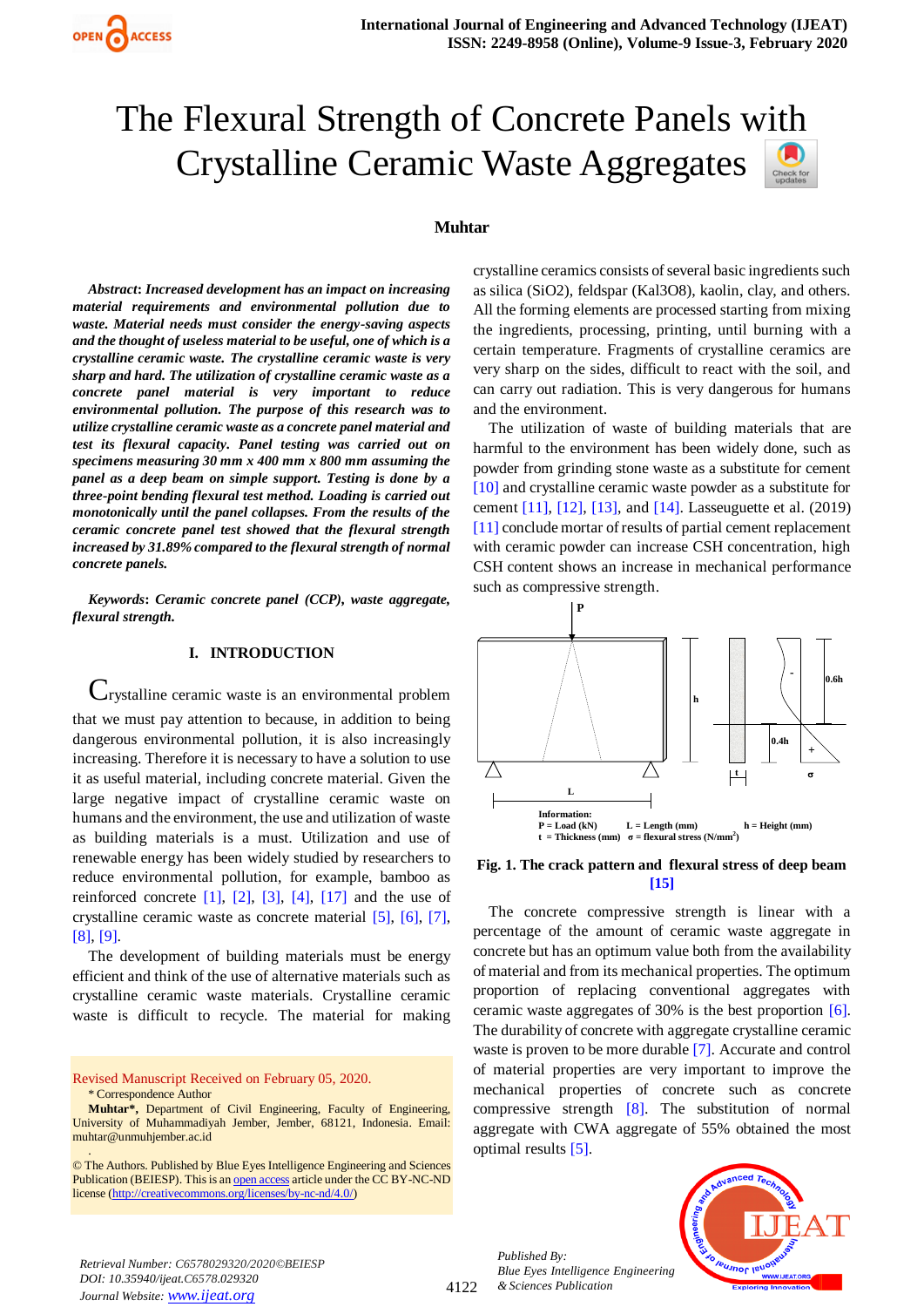## **The Flexural Strength of Concrete Panels with Crystalline Ceramic Waste Aggregates**

Siddique et al. (2019) [9] concluded that for structural concrete the replacement of fine aggregate by 40% with ceramic waste aggregate provides a characteristic compressive strength and considerable durability. Rashid et al. (2017) [6] the highest compressive strength can be achieved by replacing conventional aggregates with ceramic waste aggregates of 30%. In this study, it was tried to see the potential of ceramic waste to replace a portion of the concrete panel aggregate material. Here it will be observed how flexural strength of the panel when using the aggregate of ceramic waste.

The panel flexural stress distribution is assumed to be a deep beam bending stress distribution based on the ratio of the net span to height ratio  $(L/h)$  [15]. Based on the size of ceramic concrete panels for  $L/h = 700/400 = 1.75$  and h = 350, the flexural stress of ceramic concrete panels can be included as in [Fig. 1.](#page-0-0) The flexural stress equation is shown in Eq. [\(1\)](#page-1-0) and Eq. [\(2\)](#page-1-1). The benefit of this research is to provide hazardous waste utilization solutions without overriding the strength aspects and economic aspects.

$$
\sigma = \frac{Mc}{I}(N/mm^2)
$$
 (1)

$$
\sigma = \frac{1.2PL}{h^2 t} (N/mm^2)
$$
 (2)

#### **II. MATERIAL AND METHODS**

#### **A. Ceramic Waste Aggregate (CWA)**

Crystal ceramic waste is taken from industrial waste that cannot be reprocessed. Crystalline ceramic waste has a thickness that varies between 5 mm to 15 mm. The types and forms of crystalline ceramic waste used in this study are shown in [Fig. 2.](#page-1-2) Then, crystalline ceramic waste is broken down according to the aggregate size of the plan with a stone grinding machine. The planned size of crystalline ceramic waste aggregate is a maximum of 5 mm for fine aggregate and for the coarse aggregate of the maximum of 10 mm.



**Fig. 2. The types and forms of crystalline ceramic waste**

# <span id="page-1-2"></span>**B. Testing Methods**

The research method used is True Experimental Research.

Tests consist of testing of ceramic concrete and testing of ceramic concrete panels (CCP). The size of the concrete panel specimen is 800 mm x 400 mm x 30 mm. The ceramic concrete panels (CCP) are made as many as 29 pieces, consisting of 5 variations. The variation of normal partial aggregate replacement with crystalline ceramic waste aggregate is 0%, 25%, 50%, 75%, and 100%.

The panel bending test is done by a three-point bending flexural test method base on ASTM-D790 [16]. The load is a centralized load spaced ½L from the support. The deflection that occurs in the test block is detected using Linear Variable Displacement Transducers (LVDT) at ½L distance from the support. The loading on the panel is provided using a hydraulic jack and 200 kN capacity load-cell connected to the load indicator tool. The load readings on the load indicator are used as deflection reading controllers and hydraulic jacks according to the planned loading stage. After the test object reaches its ultimate load the deflection readings become the controller of the load reading. The arrangement of panels testing and load scheme applied are shown in [Fig.](#page-1-3) 3. The process of making panel test specimens is shown in [Fig. 4.](#page-1-4)

<span id="page-1-1"></span><span id="page-1-0"></span>



<span id="page-1-3"></span>

**Fig. 4. Manufacture of panel test specimens**

<span id="page-1-4"></span>

*Retrieval Number: C6578029320/2020©BEIESP DOI: 10.35940/ijeat.C6578.029320 Journal Website: www.ijeat.org*

*Published By:*

*& Sciences Publication*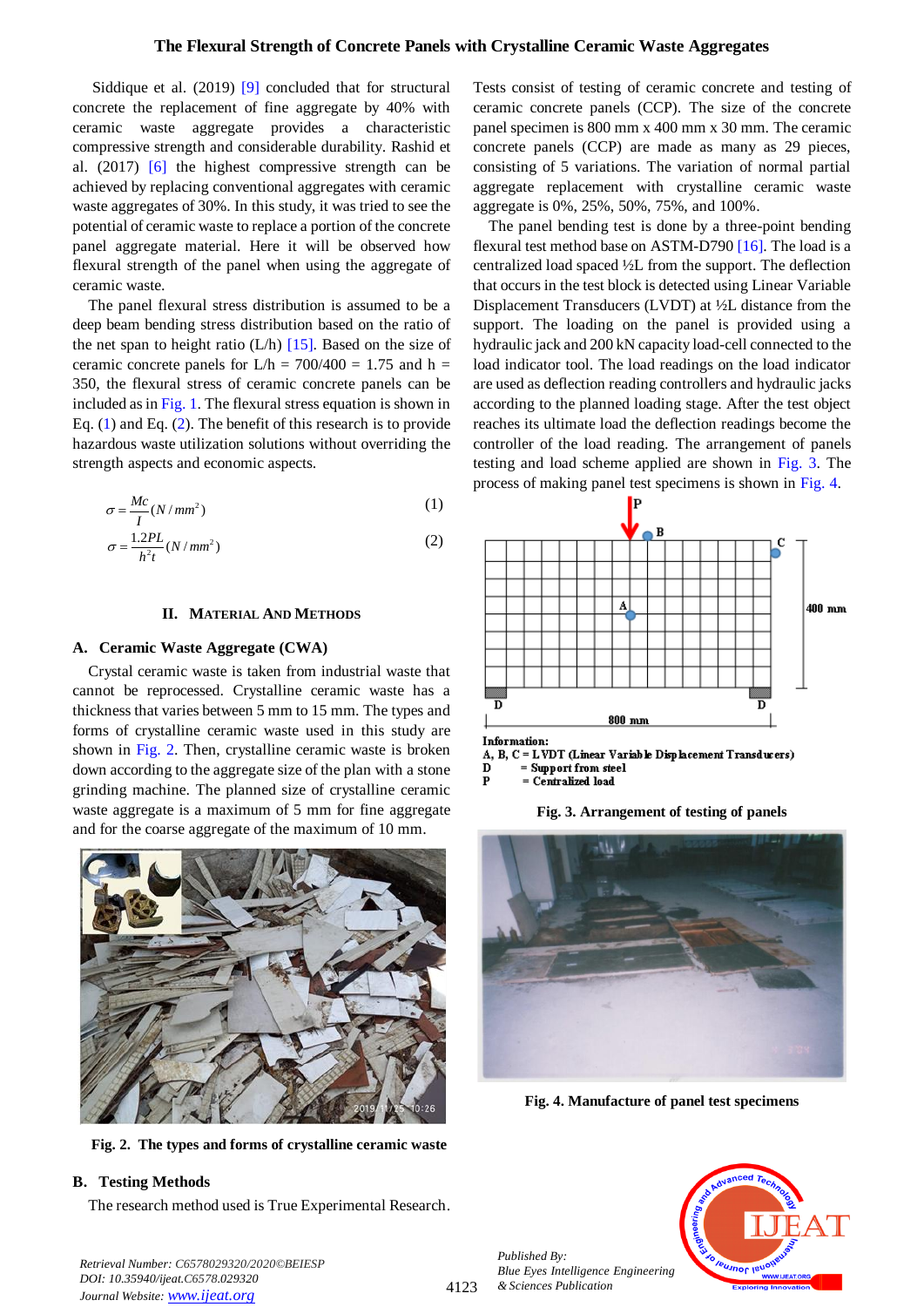

#### **III. RESULTS AND DISCUSSION**

#### **A. Panel Flexural Strength**

Panel flexural strength testing was carried out on five variations of ceramic concrete panels (CCP) with a thickness of 30 mm, a width of 400 mm, and a length of 800 mm. The number of panel test items is 29 pieces consisting of 10 panels 0% CWA, 10 panels 75% CWA, 3 panels 25% CWA, 3 panels 50% CWA, and 3 panels 100% CWA. Panels 0% CWA and panels 75% CWA more than other variations, intended to obtain accurate data, because from CWA concrete test data shows that concrete with a variation of 75% CWA is higher in compressive strength.

From the test results show that the flexural strength of ceramic concrete panels is greater than the flexural strength of normal concrete panels, the more variations in the distribution of CWA aggregates, the greater the flexural strength. The flexural strength of ceramic concrete panels is higher in a row of 9.25%, 14.45%, 31.89%, 23.47% of the flexural strength of normal concrete panels.



<span id="page-2-0"></span>**Fig. 5. The relationship of load-displacement of ceramic concrete panels (CCP)** 



#### <span id="page-2-1"></span>**Fig. 6. The regression of load-displacement relations of ceramic concrete panels (CCP)**

[Fig. 5](#page-2-0) and [Fig. 6](#page-2-1) shows that the displacement of ceramic concrete panels is smaller than the displacement of normal concrete panels, while crack and failure patterns are caused by flexural, however, interval the failure occurs of ceramic concrete panels 75% CWA longer than normal concrete panels 0% CWA, this is caused by the CWA aggregate properties that are harder and uniformity of CWA aggregate with normal aggregates, so that the density is better. The spread of the load is better, so the cracks are more diffuse and the ability to accept greater loads. This is evidenced by the crack pattern of the laboratory test results as shown in [Fig. 7](#page-3-0) and [Fig. 8](#page-3-1) and the deflection of the results of the finite element method simulation as shown in Fig. 9 and Fig. 10 of the 0% CWA normal concrete panel and the 75% CWA ceramic concrete panel. The crack pattern of the 75% CWA ceramic concrete is more overspread and approaching the crack pattern of Park and Paulay (1975) [15] as shown i[n Fig.](#page-0-0)  [1,](#page-0-0) while the normal concrete panel crack pattern of 0% CWA shows a straight line down as shown in [Fig. 7.](#page-3-0)

#### **B. The Verification with Finite Element Method (FEM)**

The numerical verification is done to control the suitability of the crack pattern of CCP panels with the stress contour that occurs. The program developed in the FEM analysis was written with the Fortran PowerStation 4.0 program. The analysis of theoretical to calculate the load that causes the initial crack using elastic theory with the section of transformation.

For linear analysis, the material data included are the Poisson ratio (*υ*) and the elastic modulus (*E*). The constitutive relationship of finite element method (FEM) analysis, the problem-solving method has used the theory of plane-stress.

The quadrilateral elements are used to model plane-stress elements with two-way primary displacement at each point so that the element has eight degrees of freedom. The stress-strain relationship for plane-stress problems has the form of an equation like Eq. [\(3\)](#page-2-2).

$$
\begin{Bmatrix} \sigma_x \\ \sigma_y \\ \tau_{xy} \end{Bmatrix} = \frac{E}{(1+\nu^2)} \begin{bmatrix} 1 & \nu & 0 \\ \nu & 1 & 0 \\ 0 & 0 & \frac{1-\nu}{2} \end{bmatrix} \begin{bmatrix} \varepsilon_x \\ \varepsilon_y \\ \gamma_{xy} \end{bmatrix}
$$
 (3)

where  $E$  is the elasticity modulus and  $v$  is Poisson's ratio. And the principal stress in two dimensions is be calculated with Eq.  $(4)$ .

$$
\sigma_{1,2} = \frac{\sigma_x + \sigma_y}{2} \pm \sqrt{\left(\frac{\sigma_x - \sigma_y}{2}\right)^2 + \tau_{xy}^2} = \sigma_{\text{max}}
$$
(4)

<span id="page-2-3"></span><span id="page-2-2"></span>

*Retrieval Number: C6578029320/2020©BEIESP DOI: 10.35940/ijeat.C6578.029320 Journal Website: www.ijeat.org*

*Published By: Blue Eyes Intelligence Engineering & Sciences Publication*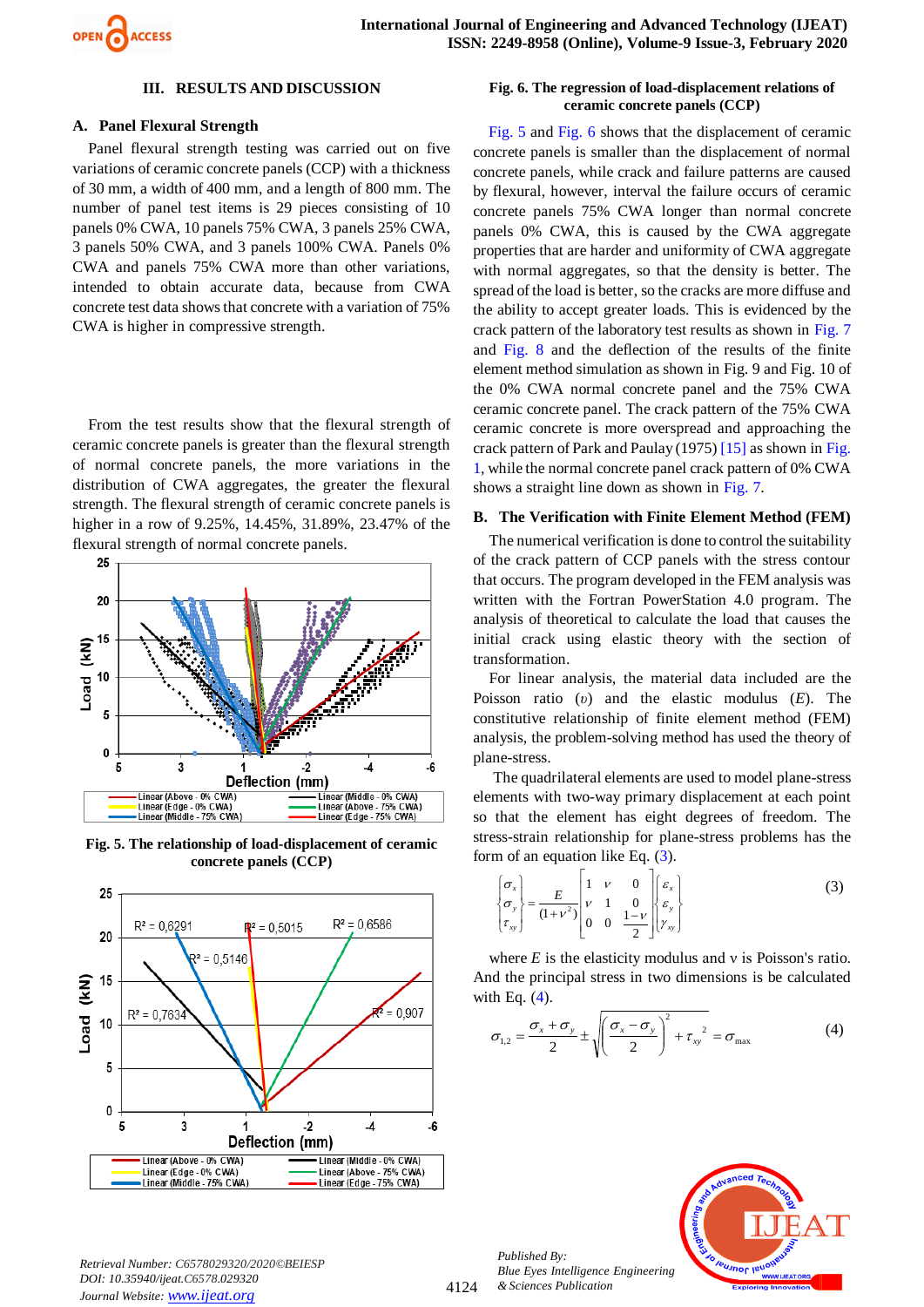# **The Flexural Strength of Concrete Panels with Crystalline Ceramic Waste Aggregates**



**Fig. 7. The crack pattern of normal concrete panels (0% CWA)**

<span id="page-3-0"></span>

**Fig. 8. The crack pattern of ceramic concrete panels (75% CWA)**

<span id="page-3-1"></span>[Fig. 11](#page-3-2) shows the stress and stress contours at the center point of the panel 0% CWA and 75% CWA from the finite element method simulation. As the performance control of the 0% CWA normal concrete panels and the 75% CWA ceramic concrete panels, shown the stress at the center point of the panel is as shown in [Fig. 11.](#page-3-2) The stress  $\sigma_{11}$  and the stress  $\sigma_{22}$  of ceramic concrete panels are larger than normal concrete panels, this proves that ceramic concrete panels have better performance and capacity.



**Fig. 9. The deflection contour of normal concrete panels from the FEM simulation (50% CWA)**



**Fig. 10. The deflection contour of ceramic concrete panels from the FEM simulation (75% CWA)**



<span id="page-3-2"></span>

*Published By: Blue Eyes Intelligence Engineering & Sciences Publication* 



*Retrieval Number: C6578029320/2020©BEIESP DOI: 10.35940/ijeat.C6578.029320 Journal Website: www.ijeat.org*